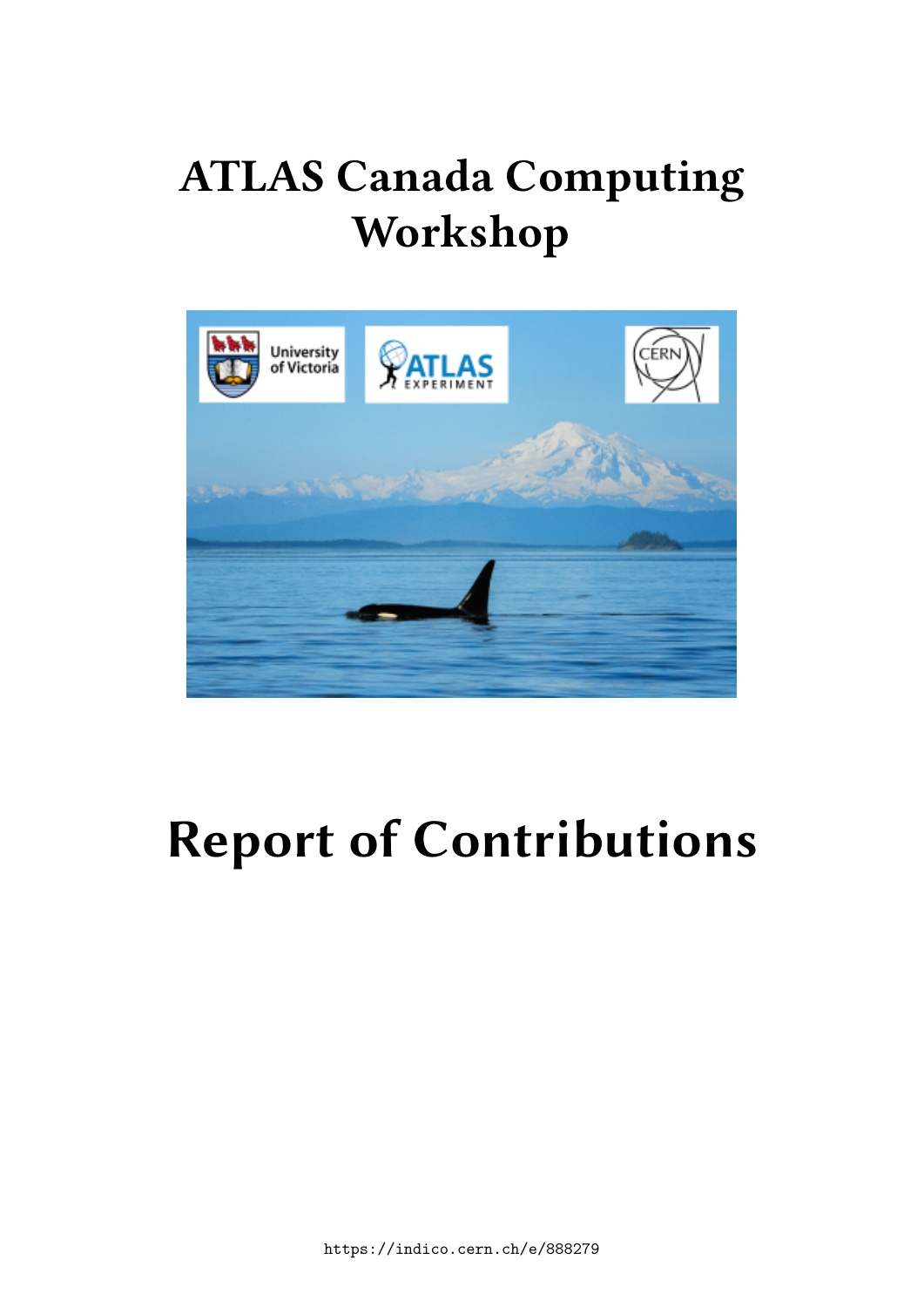Contribution ID: 3 Type: **not specified** 

#### **Python tools for HEP**

*Monday, July 27, 2020 11:00 AM (2 hours)*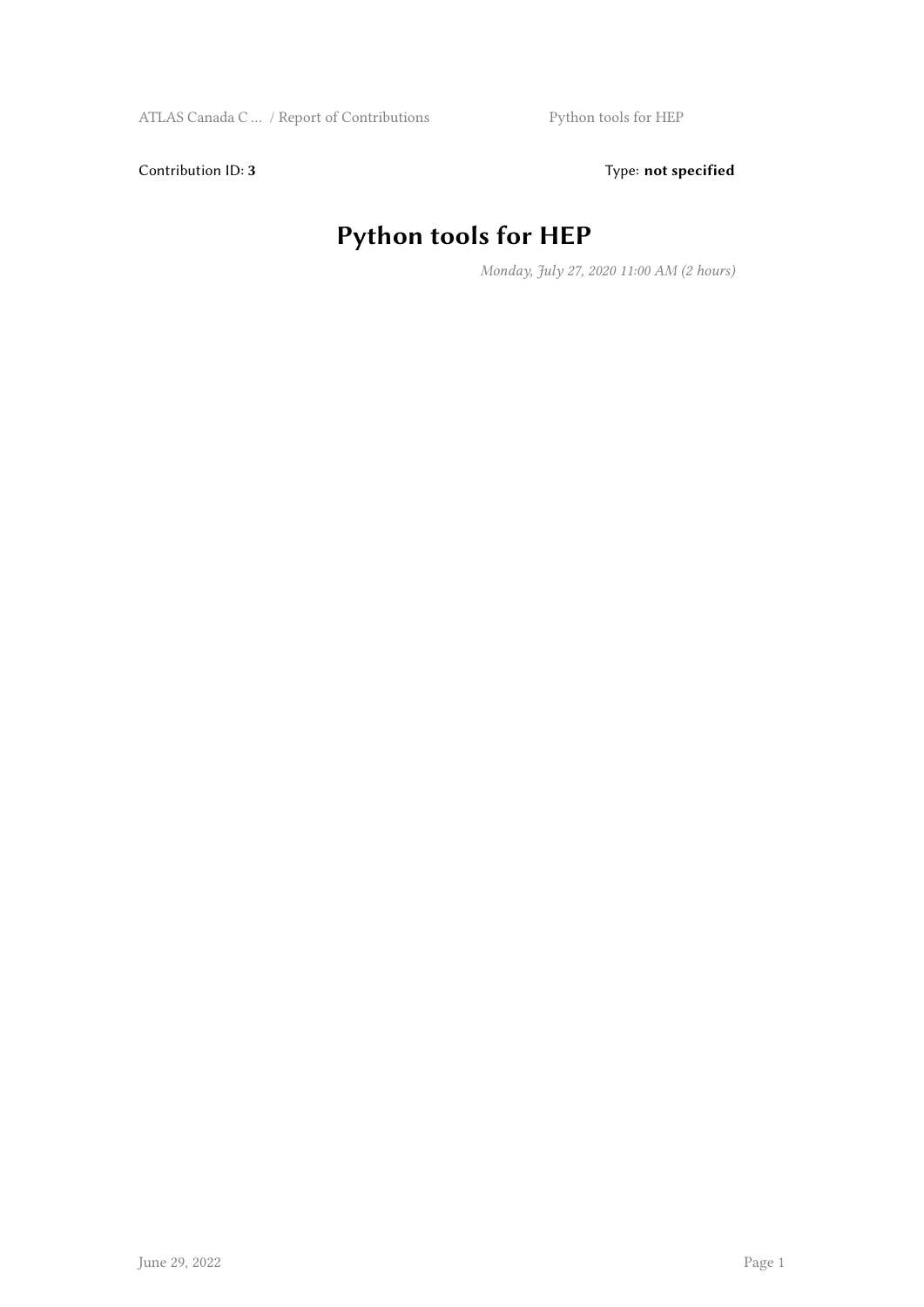Contribution ID: 4 Type: **not specified** 

#### **ROOT Intro**

*Monday, July 27, 2020 2:00 PM (1h 45m)*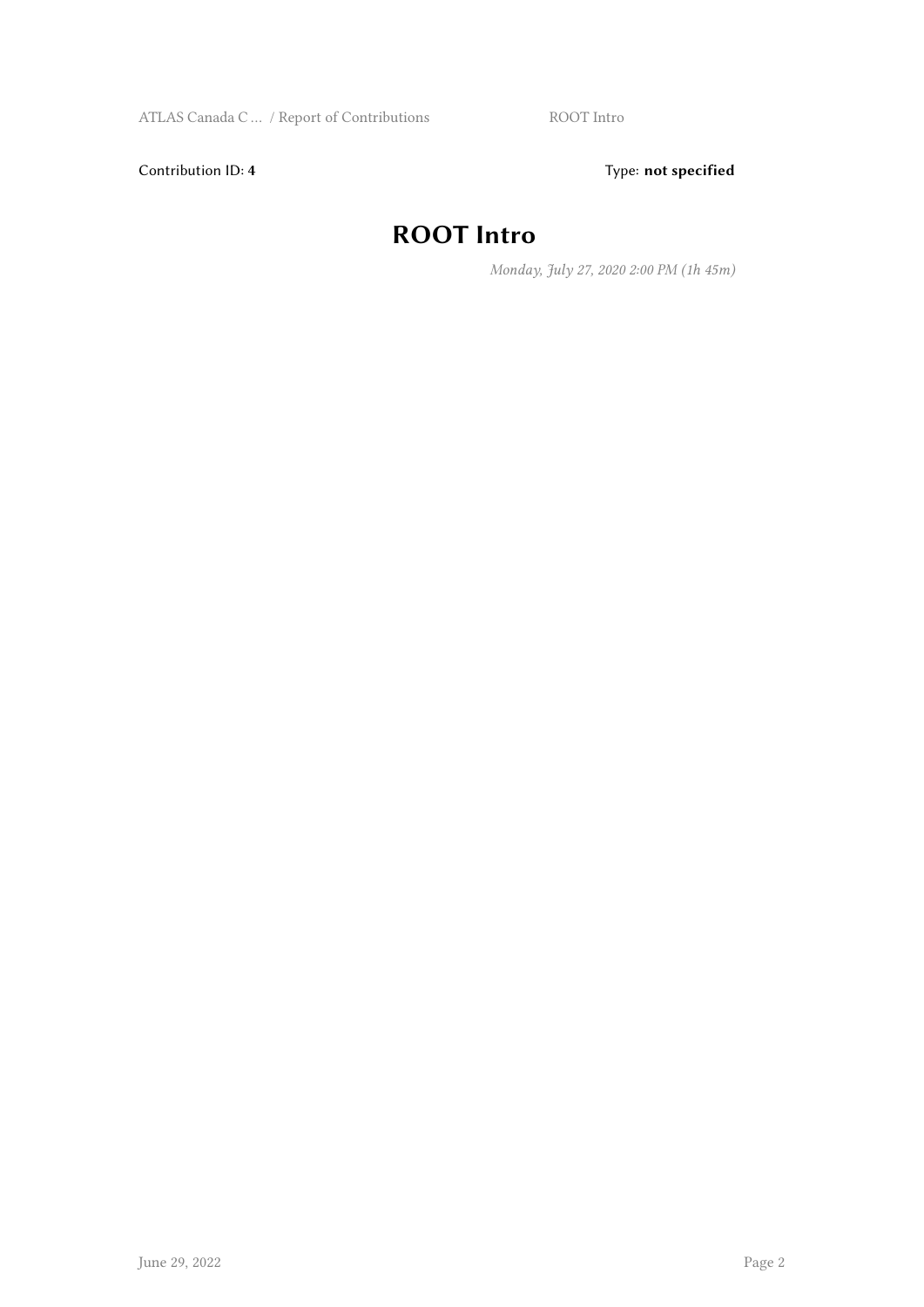Contribution ID: 5 Type: **not specified** 

#### **Version control: Git and Gitlab**

*Monday, July 27, 2020 4:00 PM (2 hours)*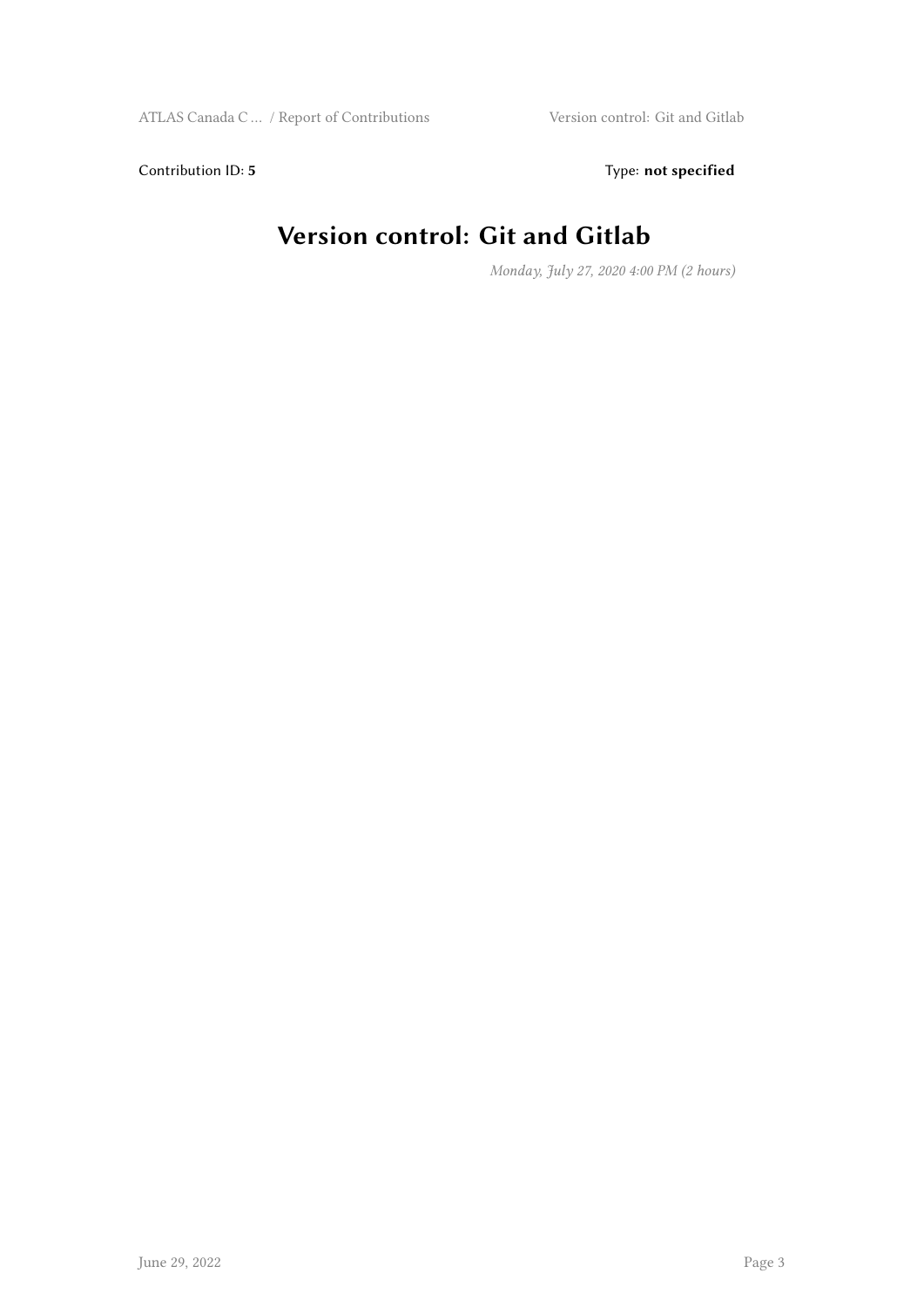Contribution ID: 6 Type: not specified

#### **Intro to Analysis Design and Toy Analysis**

*Tuesday, July 28, 2020 9:00 AM (1h 30m)*

**Presenter:** LIU, Bingxuan (Argonne National Laboratory (US))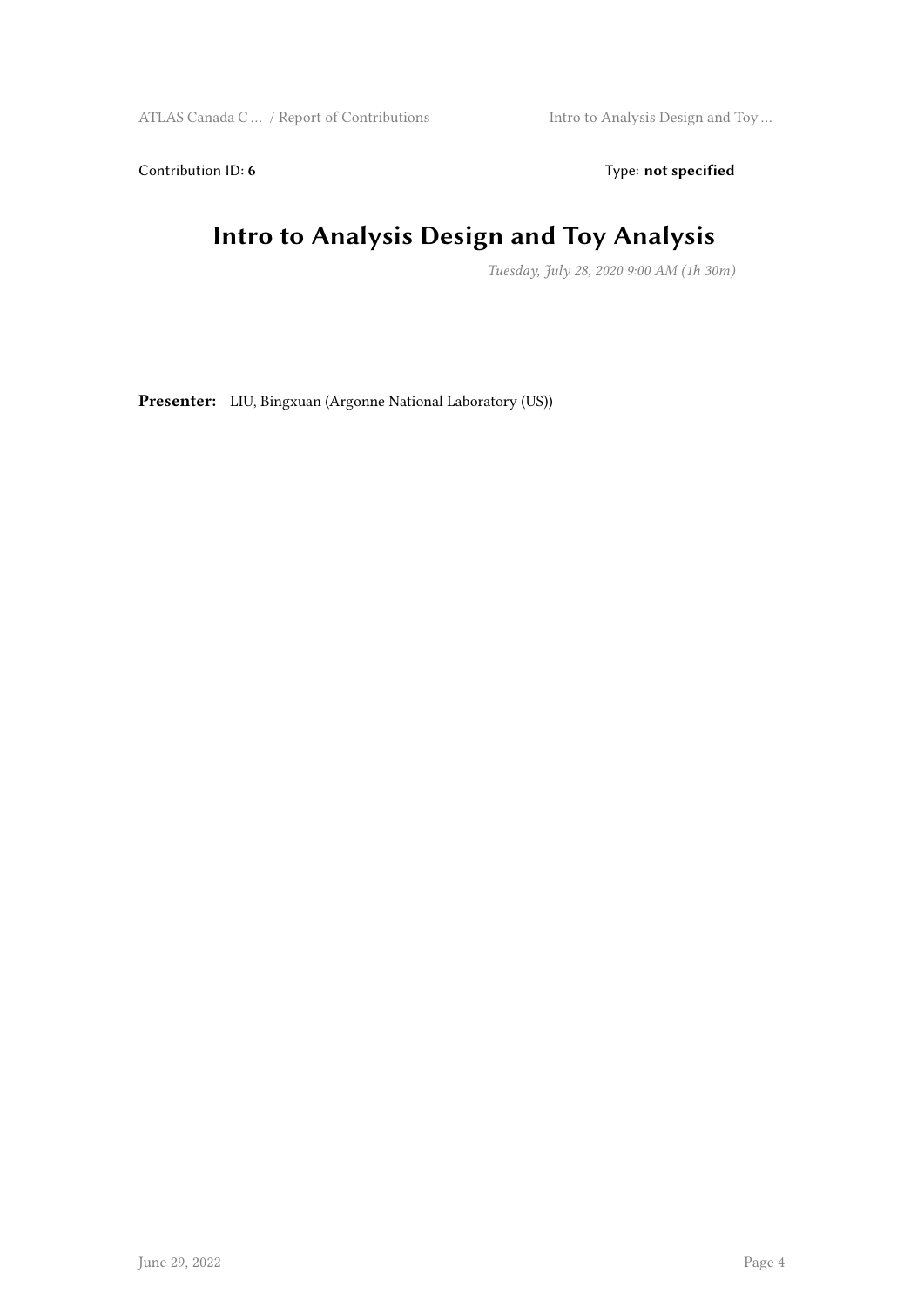Contribution ID: 7 Type: **not specified** 

#### **ATLAS cmake (part 1)**

*Tuesday, July 28, 2020 10:45 AM (1h 15m)*

**Presenter:** CHIU, Justin (University of Victoria (CA))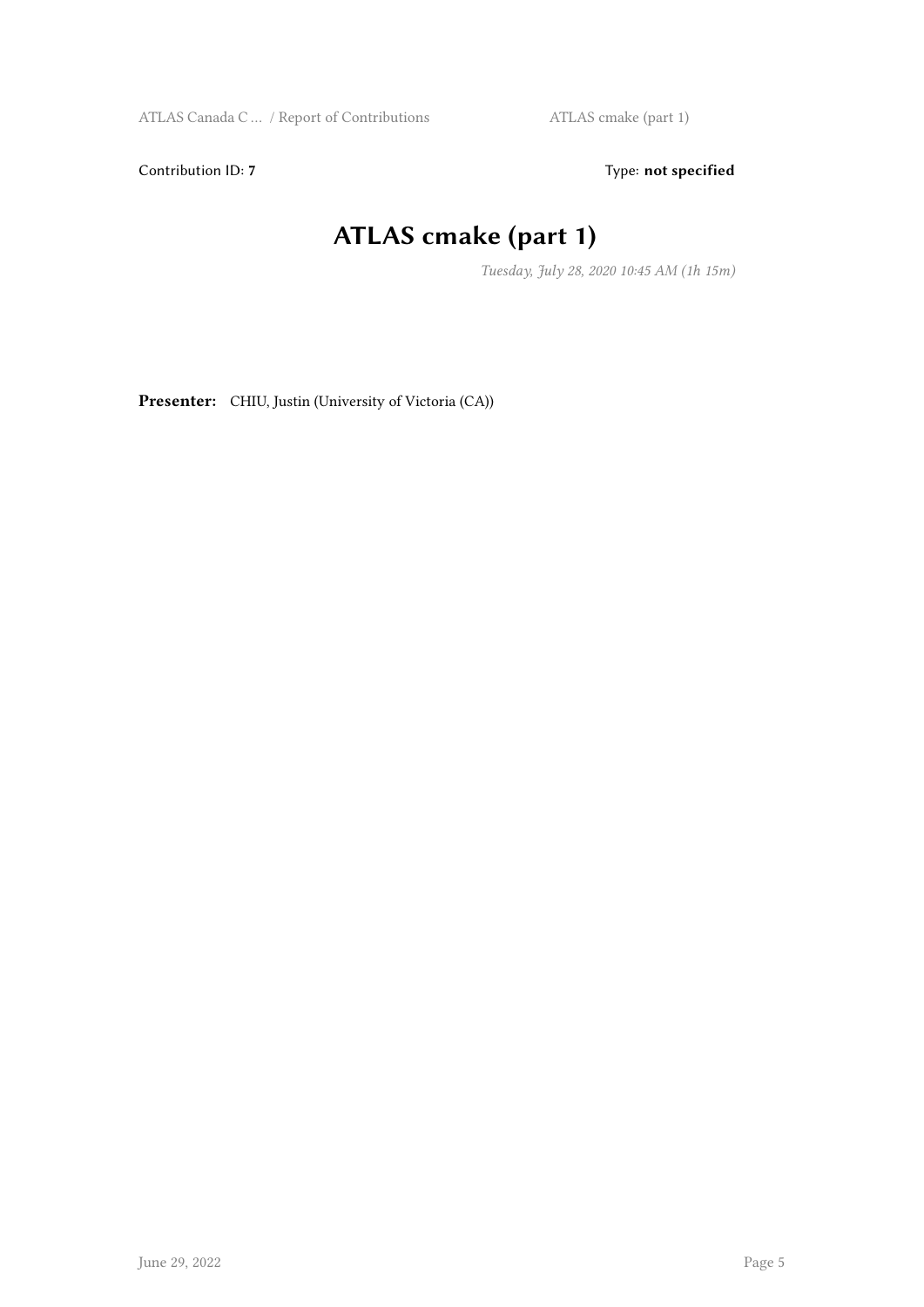Contribution ID: 8 Type: **not specified** 

#### **ATLAS cmake (part 2)**

*Tuesday, July 28, 2020 1:00 PM (1h 45m)*

**Presenter:** CHIU, Justin (University of Victoria (CA))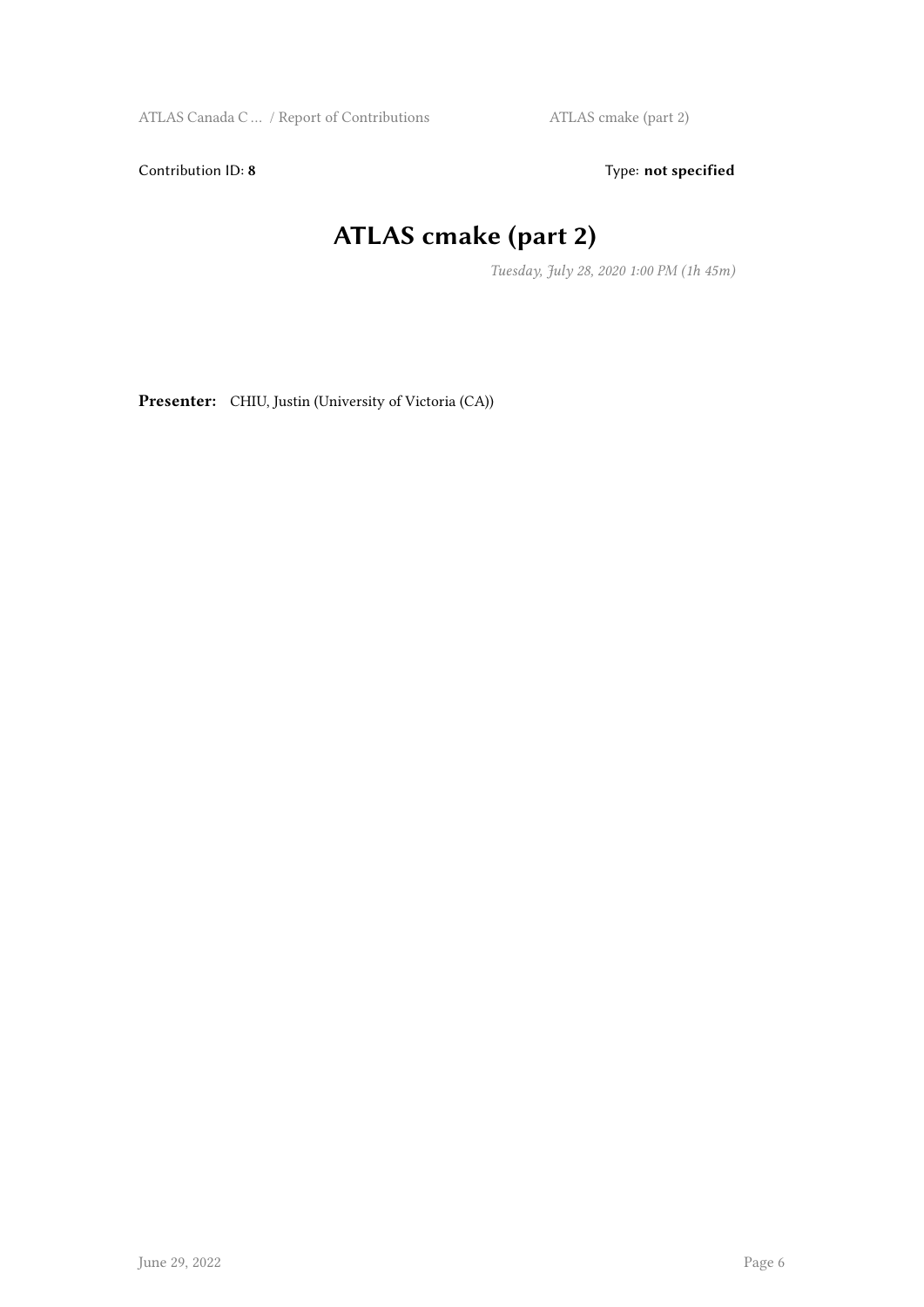Contribution ID: 9 Type: **not specified** 

#### **Containers intro and dockerizing the toy analysis**

*Wednesday, July 29, 2020 9:00 AM (3 hours)*

**Presenter:** FEICKERT, Matthew (Univ. Illinois at Urbana Champaign (US))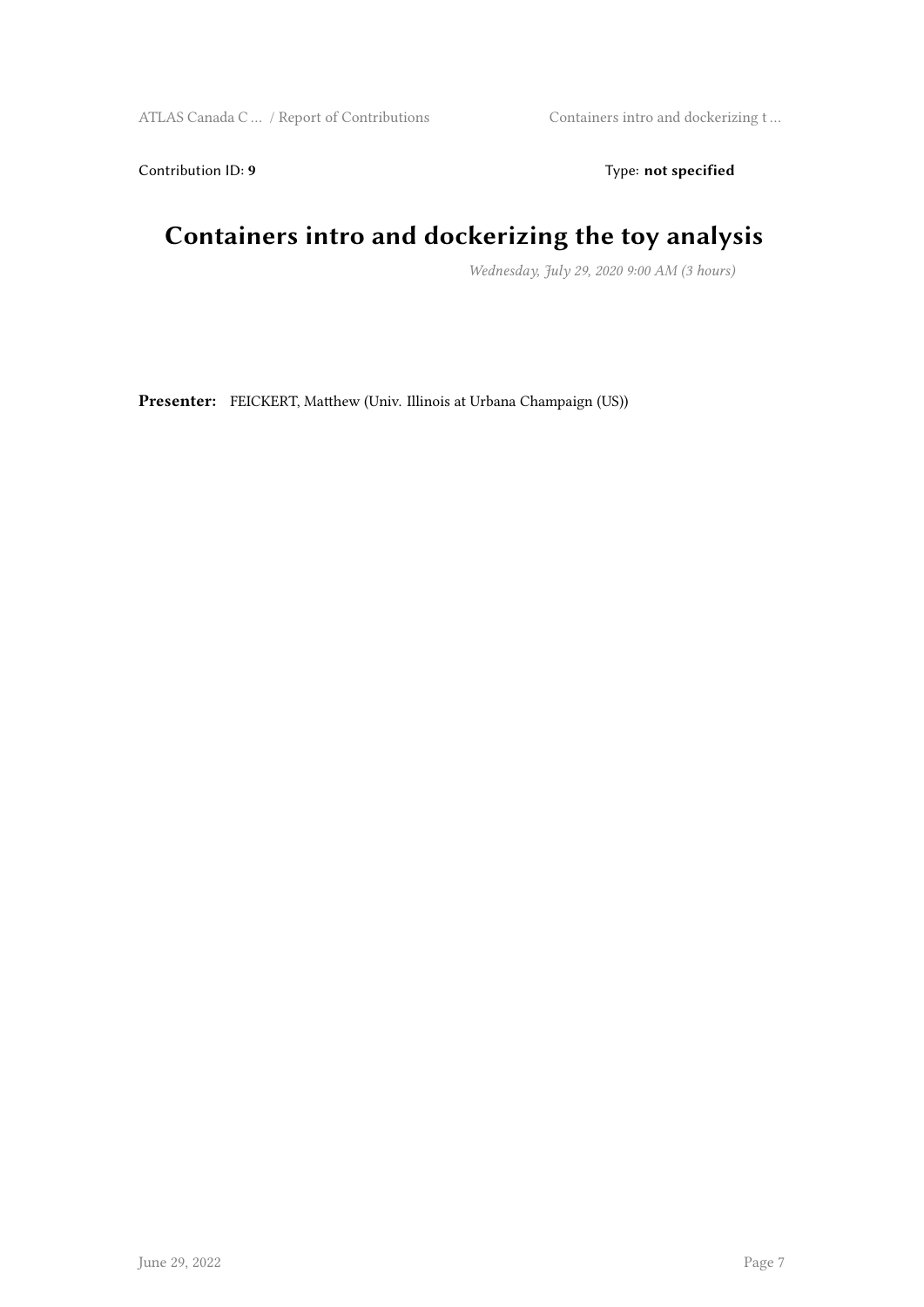Contribution ID: 10 **Type:** not specified

#### **Gitlab continuous integration**

*Wednesday, July 29, 2020 1:00 PM (4 hours)*

**Presenter:** Dr STARK, Giordon Holtsberg (University of California,Santa Cruz (US))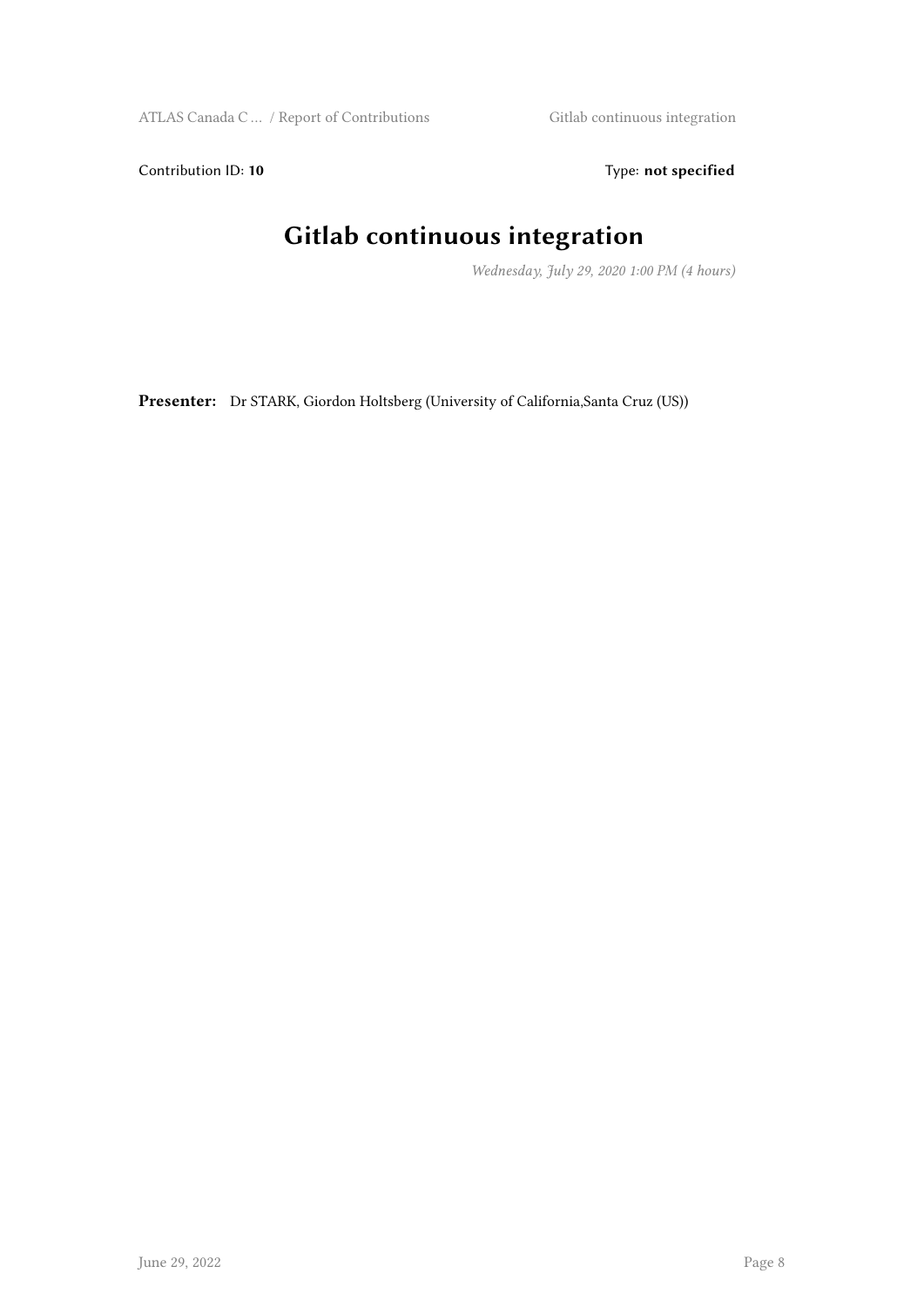Contribution ID: 11 Type: **not specified** 

### **Parallel programming**

*Thursday, July 30, 2020 9:00 AM (3 hours)*

Presenter: CHIU, Justin (University of Victoria (CA))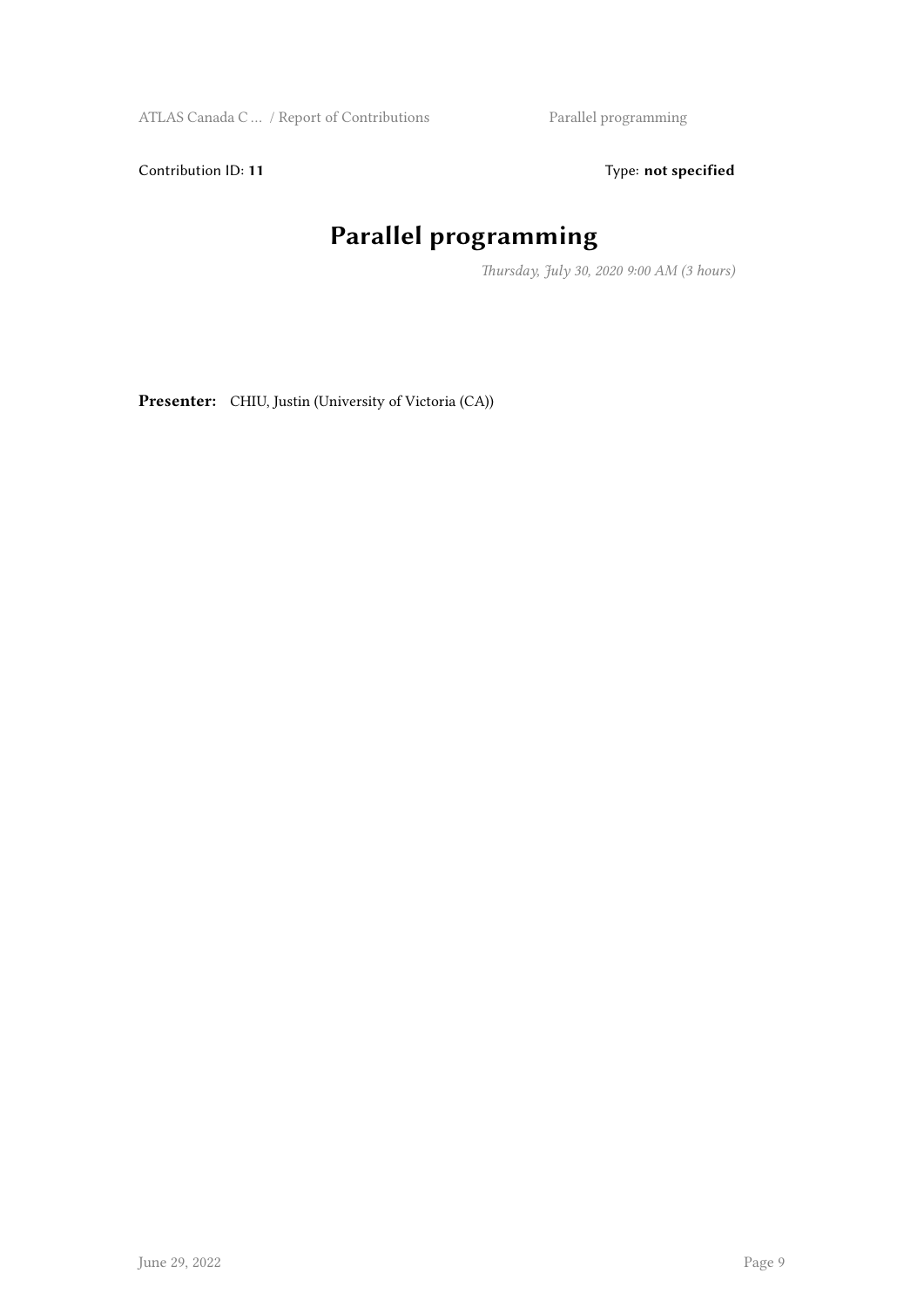Contribution ID: 12 Type: **not specified** 

#### **Machine learning tools and techniques in ATLAS**

*Thursday, July 30, 2020 1:00 PM (4 hours)*

**Presenter:** NEWHOUSE, Robin (University of British Columbia (CA))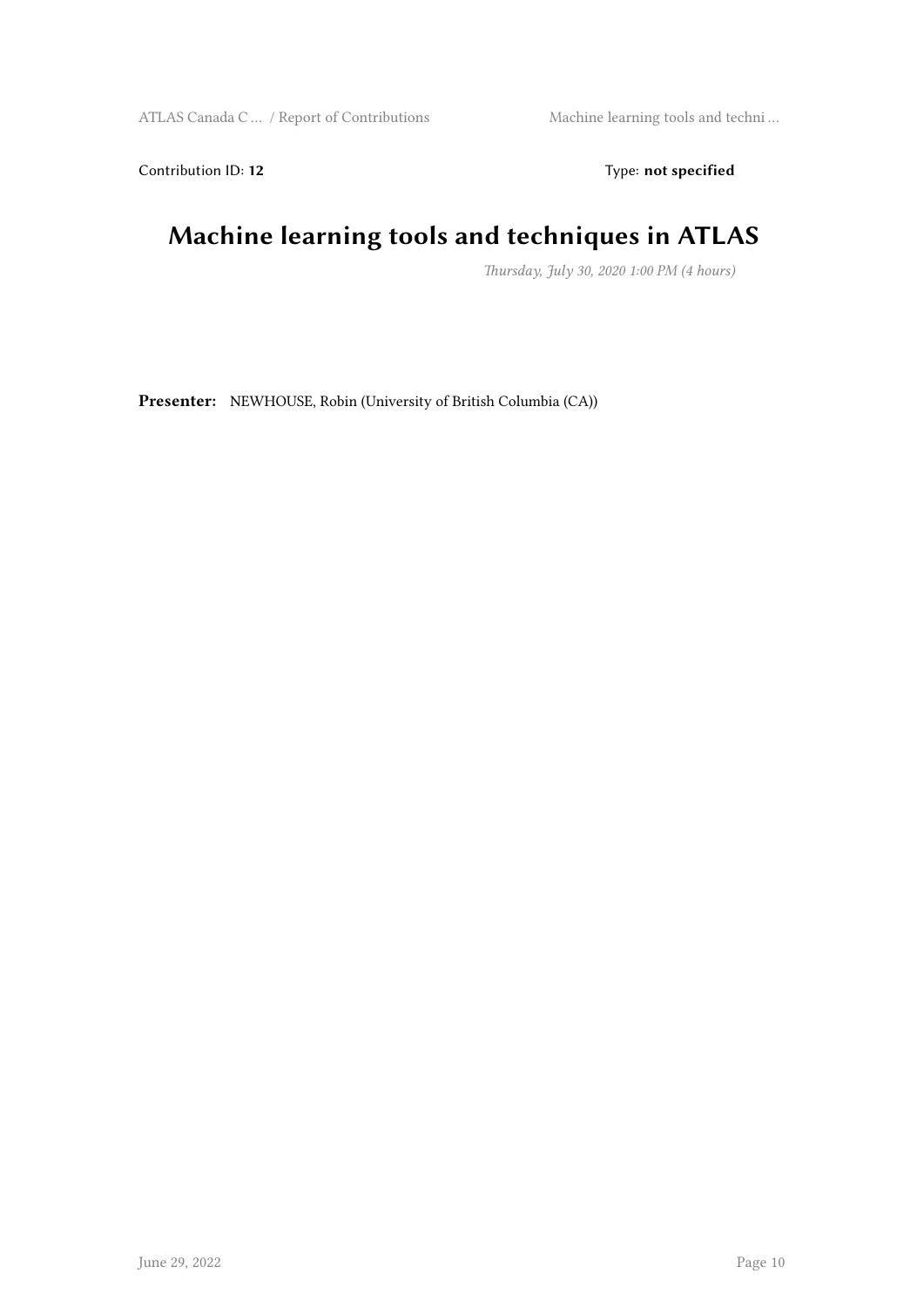Contribution ID: 13 Type: **not specified** 

#### **Statistical analysis concepts and pyhf (part 1)**

*Friday, July 31, 2020 9:00 AM (3 hours)*

**Presenter:** STARK, Giordon Holtsberg (University of California,Santa Cruz (US))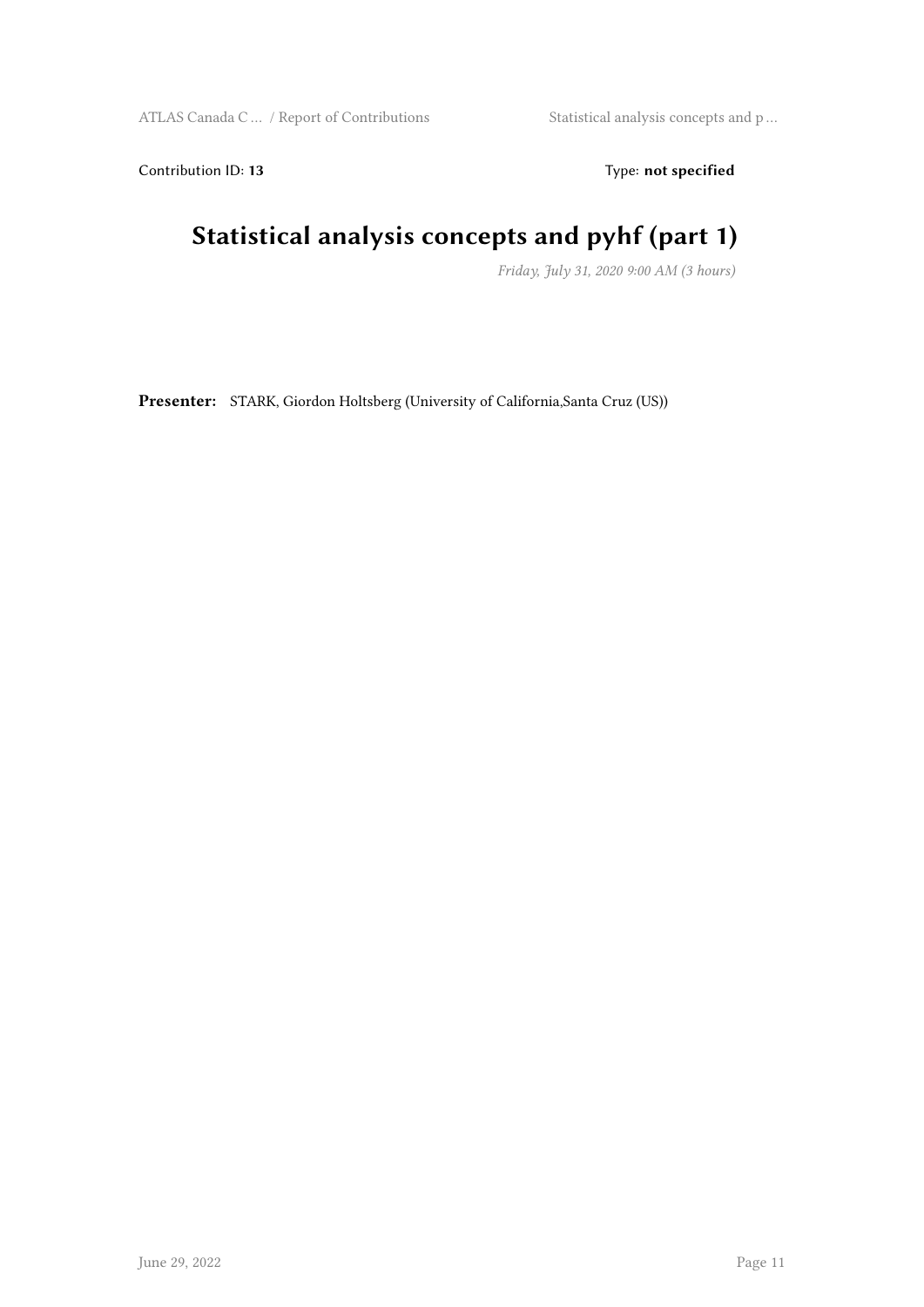Contribution ID: 14 Type: **not specified** 

#### **Statistical analysis concepts and pyhf (part 2)**

*Friday, July 31, 2020 1:00 PM (1 hour)*

**Presenter:** STARK, Giordon Holtsberg (University of California,Santa Cruz (US))